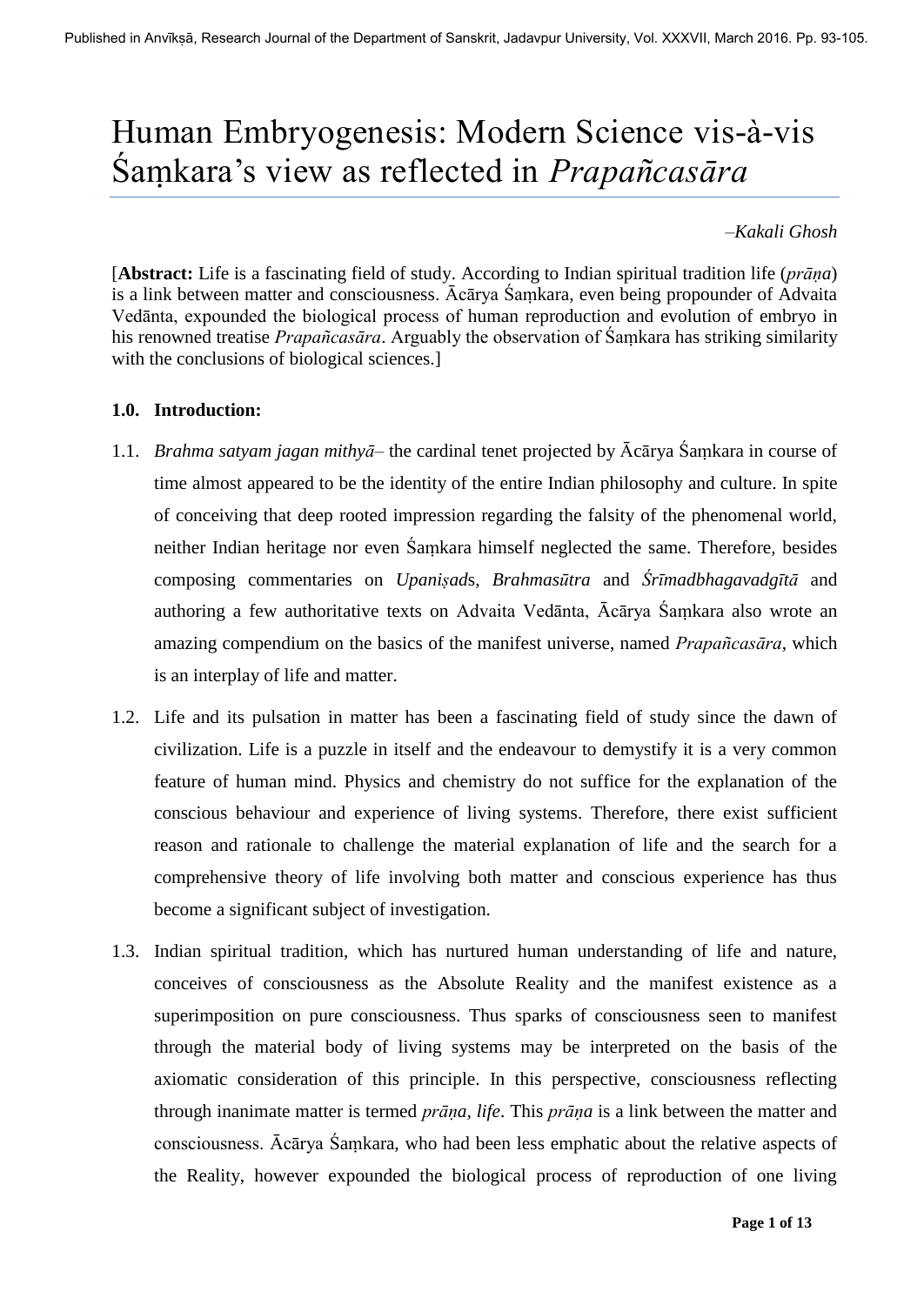system from the other in his renowned *Prapañcasāra* in order to explicate the interplay of matter and life in this grand design of phenomenal existence, which indirectly substantiates the basic proposition of the existence of Consciousness at the fundamental level. Evidently, he was guided by the upaniṣadic principle that the singular consciousness manifests as different layers of existence– namely, *annamaya ātman, prāṇamaya ātman, manomaya ātman, vijñānamaya ātman* and *ānandamaya ātman*– at the relative level. A uniform and harmonious co-ordination between these different layers of phenomenal existence makes for a fine tuned and ordered system of names, forms and diversities.

1.4. The present paper is an analysis of Śamkara's treatment on mammalian embryogenesis as revealed in the *Prapañcasāra* taking into consideration both the gross and subtle aspects of the manifest existence. Arguably, his wonderful exposition has striking similarities with the conclusions of modern biology. Though Śaṃkara's treatment has been lacking somewhere in furnishing the minute details of the gross evolution of the embryo, yet his contribution is unique in the sense that it provides a comprehensive theory which accounts for the life principle that partakes in physiological growth.

### **2.0. Egg to Embryo: According to the modern science and** *Prapañcasāra***:**

#### 2.1. Oogenesis and Ovulation:

Under the influence of follicle stimulating hormone (FSH), and luteinizing hormone (LH), the ovaries produce a mature ovum in a process known as ovulation. By about 14 days into the reproductive cycle, an oocyte reaches maturity and is released as an ovum. Although the ovaries begin to mature many oocytes each month, usually only one ovum per cycle is released.

### 2.2. Fertilization:

Once the mature ovum is released from the ovary, the fimbriae catch the egg and direct it down the fallopian tube to the uterus. It takes about a week for the ovum to travel to the uterus. If a sperm is able to reach and penetrate the ovum, the ovum becomes a fertilized zygote containing a full complement of DNA. After a two week period of rapid cell division known as the germinal period of development, the zygote forms an embryo. The embryo will then implant itself into the uterine wall and develop there during pregnancy. It is noteworthy that generally only one sperm out of thousands is able to fertilize the ovum.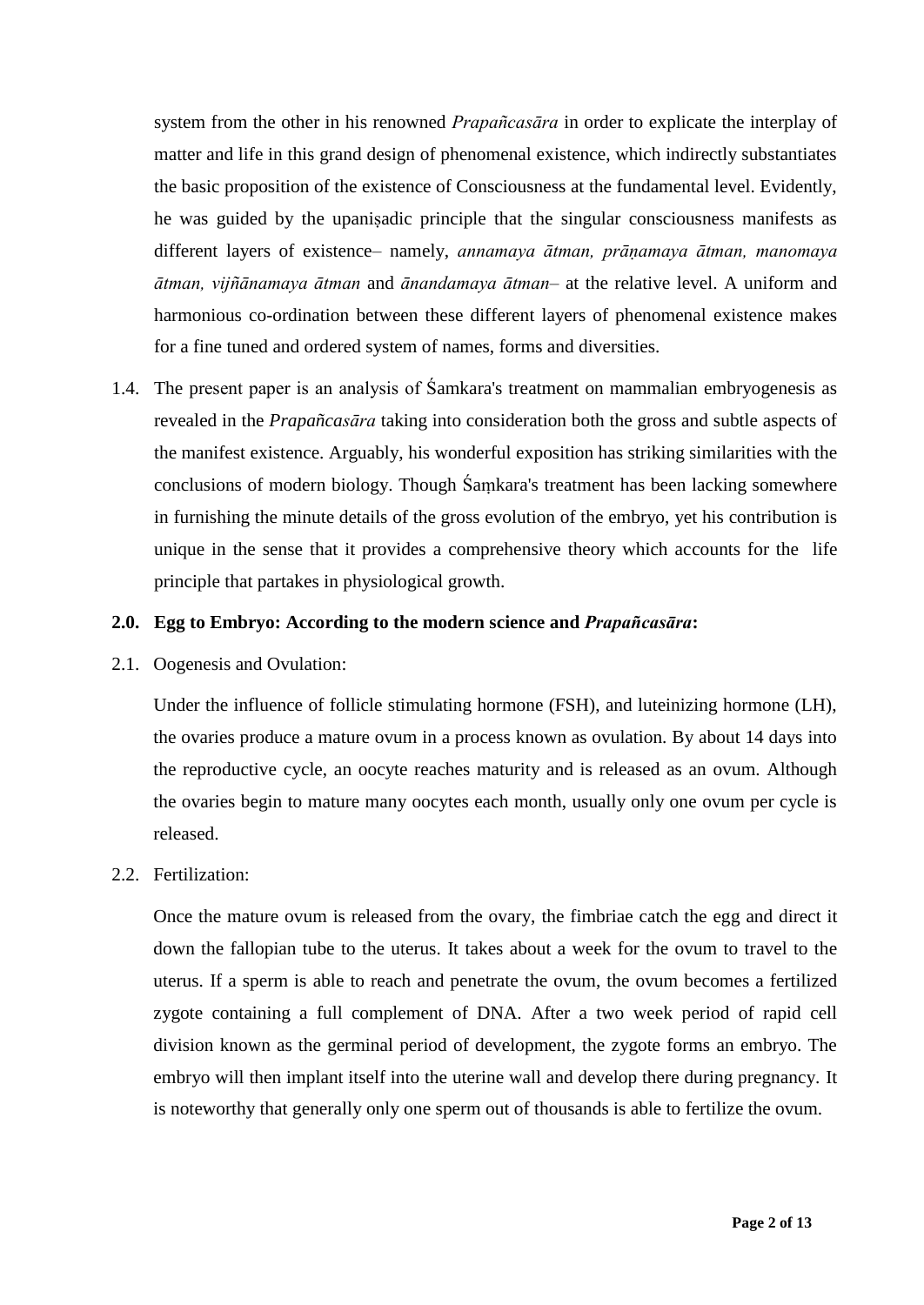

2.3. Ancient Indian science perhaps could not make out the minute distinctions among all internal biological organs, although the basic observations are not at all far from the modern clarifications. In *Prapañcasāra*, though accurate divisions of female reproductive organs like fallopian tubes and others are not available, a very precise and comprehensive idea about fertilization of human being as well as mammals has been demonstrated through a few verses–

|                                                | जरायुजस्तु ग्राम्यातः क्रियातः स्रुतिसंभवः। jarāyujas tu grāmyātaḥ kriyātaḥ srutisaṃbhavaḥ/ |
|------------------------------------------------|---------------------------------------------------------------------------------------------|
| स जायते चतुर्विंशत्तत्वसंयुक्तदेहवान्॥         | sa jāyate caturvims attattvas amyuktade havān//                                             |
| स्वस्थानतश्च्युताच्छुक्राद्बिन्दुमादाय मारुतः। | svasthānatas cyutāc chukrād bindum ādāya mārutah/                                           |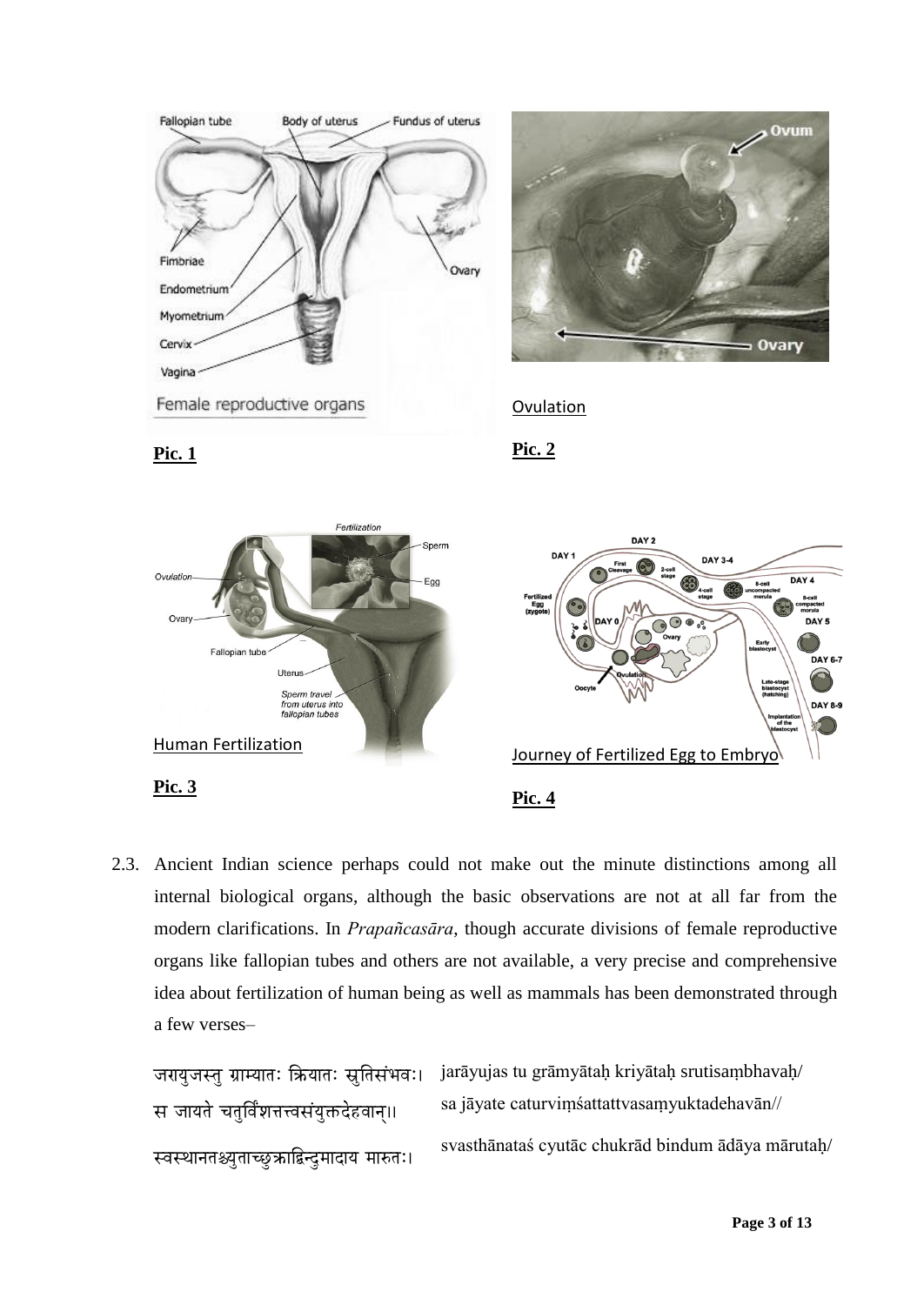गर्भाशयं प्र विशति यदा तल्यं तदापरः।। आर्तवात्परमं बीजमादायास्याश्च मुलतः। यदा गर्भाशयं नेष्यत्यथ सं मिश्रयेन्मरुत॥ मायीयं नाम योषोत्थं पौरुषं कार्मणं मलम। आणवं नाम संपुक्तं मिलितं तन्मलद्वयम॥  $(T, H, 8/90-93)$ 

garbhāśayaṃ pra viśati yadā tulyaṃ tadāparaḥ// ārtavāt paramaṃ bījam ādāyāsyāś ca mūlataḥ/ yadā garbhāśayaṃ neṣyaty atha saṃ miśrayen marut// māyīyam nāma yosottham paurusam kārmanam malam āṇavaṃ nāma saṃpṛktaṃ militaṃ tanmaladvayam// (PS 1/70-73)

- The abovementioned verses deliver the message that ancient scriptures could at least apprehend the movement of both the male sperm and female ovum towards each other and they were supposed to be driven by two currents of air (*mārutaḥ…aparaḥ*).
- *svasthānataś cyutāc chukrād bindum ādāya* That only a small particle of sperm is taken for fertilization is documented in this portion. It resembles the actual science of penetration of the egg by a single sperm out of many.
- The ovum (*paramaṃ bījam*) is referred as *māyīya* perhaps because of the amazing attractive nature of the ovum and the sperm as *kārmaṇa* because of its very fast and active movement towards the egg. In fact, even in absence of intercourse ovum goes through a regular and relaxed course of journey from ovary to uterus. But sperms, immediately after entering the female body actively make a very rapid ride towards the competent egg as if being subjugated by the same.
- A fertilized egg is also called a "zygote", a "1 cell embryo" or a "2 pronuclear embryo". That zygote which is proved to contain a full complement of DNA in *Prapañcasāra* is designated as *āṇava*, which also indicates the same as a germ containing all the attributes of the final manifestation.
- 2.4. Development of fetus:

According to modern medical science the fertilized egg (zygote) divides repeatedly as it moves down the fallopian tube to the uterus. First, the zygote becomes a solid ball of cells. Then it becomes a hollow ball of cells called a blastocyst.<sup>1</sup>

Inside the uterus, the blastocyst implants in the wall of the uterus, where it develops into an embryo attached to a placenta and surrounded by fluid-filled membranes. Between 5 and 8 days after fertilization, the blastocyst attaches to the lining of the uterus, usually near the top. This process, called implantation, is completed by day 9 or  $10<sup>2</sup>$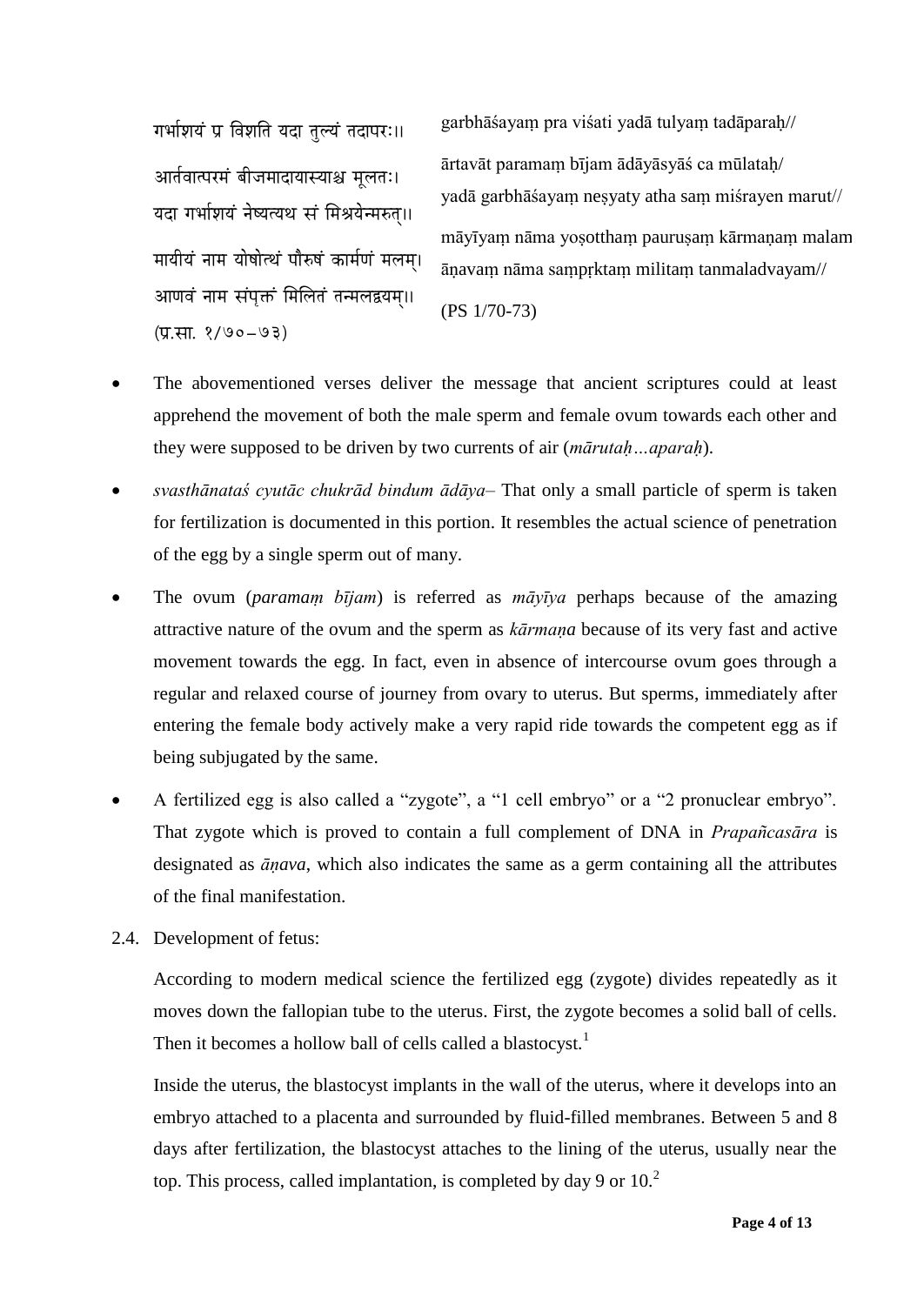

\* inner cells of the morula form the inner cell mass; ^outer cells of the morula form the trophectoderm

Images are courtesy of Dr. B. Behr and the Stanford University IVF clinic.

### Zygote to blastocyst/ Development of fetus

**Pic. 5**



Implantation of fetus

### **Pic. 6**

2.5. Ancient Indian scientific investigations in spite of many limitations reached at least a convincing model regarding the journey of a fetus. *Prapañcasāra* illustrates–

खगाभिर्मरुदग्न्यद्धिः क्लेद्यते काथ्यते च तत। सान्द्रीभूतं तदह्रैव मातुरङ्गुष्ठसंमितम्।। आयामि बृहृदाकारं परेऽहनि वि जम्भते। पक्षेण चतुरस्रं स्यान्मातुर्भुक्तरसात्मवत्॥ **मिलितादपि तस्मात्त पथगेव मलद्वयात।** किट्टभूतद्वयं पूर्वं बीजयुग्मं समुन्नमेत्॥ (प्र.सा. १/७६–७८)

khagābhir marudanyadbhiḥ kledyate kāthyate ca tat/ sāndrībhūtaṃ tadahnaiva mātur aṅguṣṭhasaṃmitam// āyāmi budbudākāraṃ pare"hani vi jṛmbhate/ pakṣeṇa caturasraṃ syān mātur bhūktarasātmavat// militād api tasmāt tu pṛthag eva maladvayāt/ kiṭṭabhūtadvayaṃ pūrvaṃ bījayugmaṃ sam un namet// (PS 1/76-78)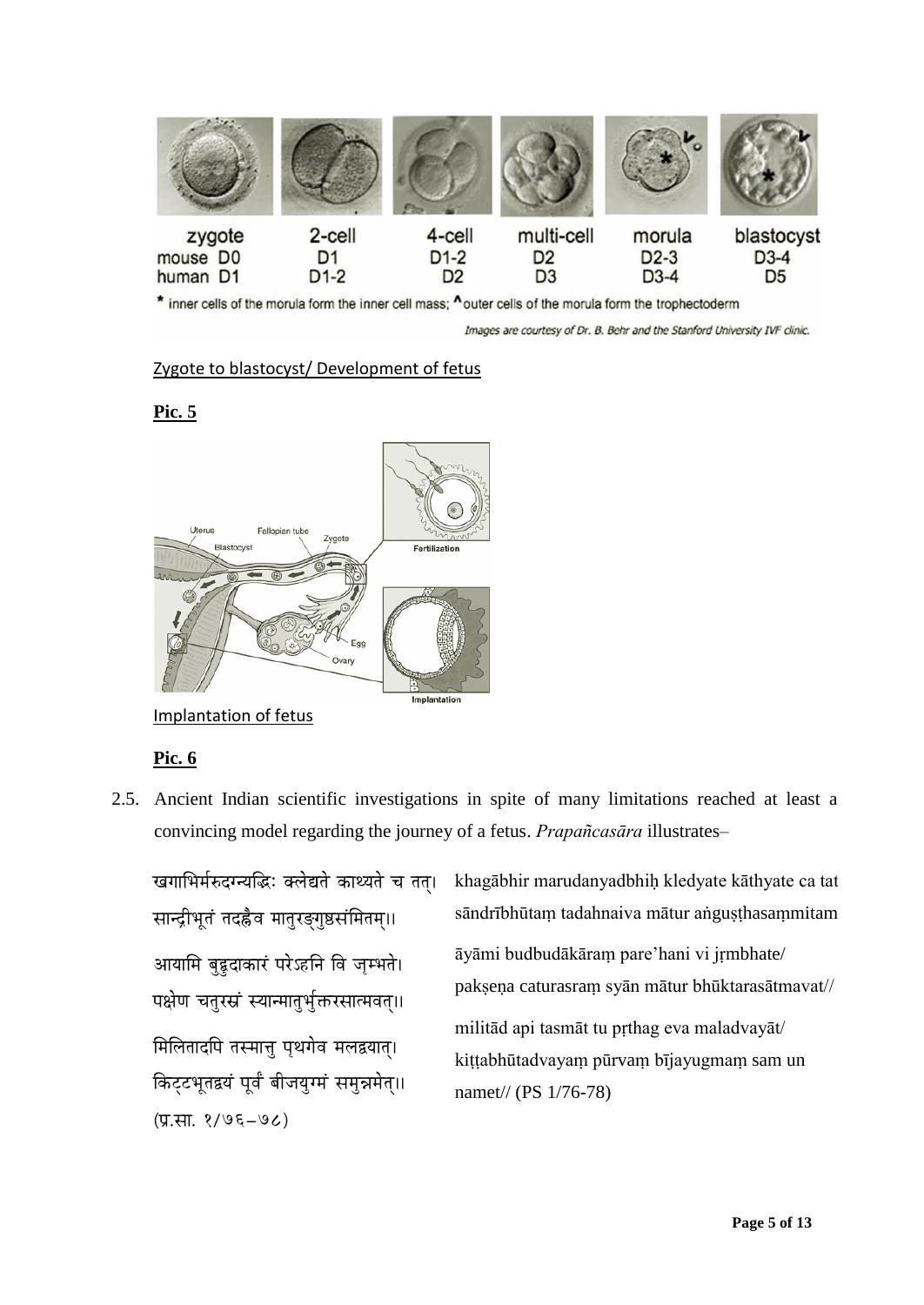- The thickening of the egg as zygote after fertilization as demonstrated through the pictures above is supposed to be anticipated also by ancient Indian scientists. *Prapañcaśāra* illustrates– *khagābhir marudagnyadbhiḥ kledyate kāthyate ca tat/ sāndrībhūtaṃ tadahnaiva mātur aṅguṣṭhasaṃmitam//* This verse states that the combined seeds in that very day of fertilization solidify into a condensed germ having the size of the other"s thumb by the action of the five basic elements, namely *ākāśa*, *vāyu*, *tejas*, *ap* and *pṛthivī*.
- In the next day the zygote is apprehended to take the form of a bubble (*budbudākāra*) in the next verse. The first picture in the series of development of fetus (Pic. 5), offered by modern scientists, seems to be the pictorial demonstration of the said observation.
- It is already noted earlier that a fertilized zygote is also named as "2 pronuclear embryo". Male and female genetic material (DNA) is visible in the 2 pronuclei (circular structures) in the center of the picture in the series of development of fetus (Pic. 5). Śaṃkara perhaps in his *Prapañcasāra* hinted about that 2 pronuclear embryo by the idiom *kiṭṭabhūtadvayam* (*Cf*. *Supra*, Verse 1/78).
- Although *Prapañcasāra* does not provide a proper step by step development of a fetus, it could at least assume a mature formation of the same within 2 weeks/15 days (*pakṣeṇa*) from the day of fertilization (*Cf*. *Supra*, PS 1/77). In the text the mature embryo is qualified by the word *caturasra*, which suggests symmetry in shape. Biologically, the embryo assumes a concrete shape after 15 -16 days of fertilization and the primitive streak, which is a narrow midline in the embryo, starts to form giving rise to a bilateral symmetry<sup>3</sup>. The development of the primitive streak is a significant feature in the course of evolution of the embryo.

However, Saṃkara also records that the embryo after a fortnight of fertilization attains a significant stage of its development which is remarkably in consonance with the findings of modern science.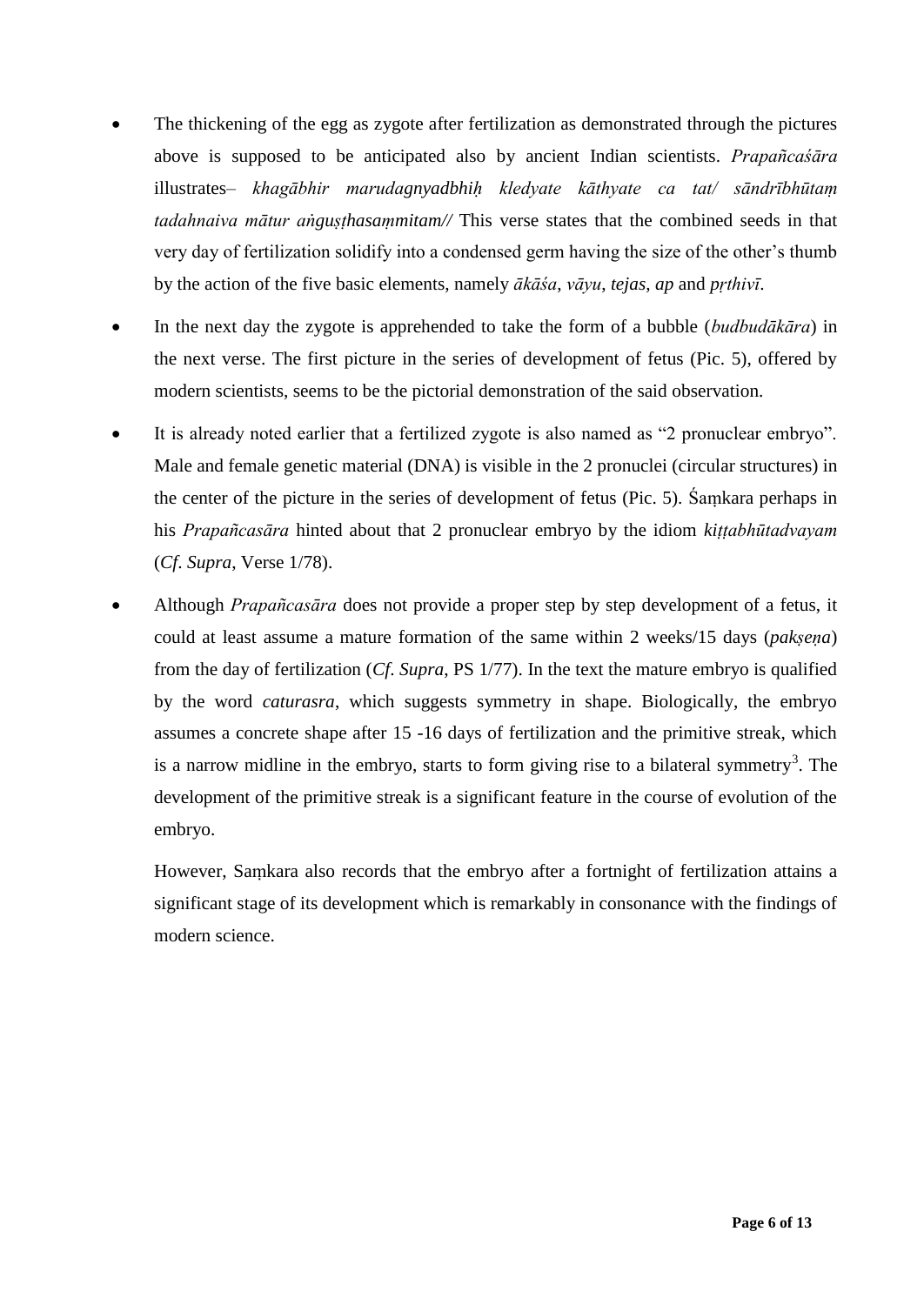

### Formation of primitive streak

**Pic. 7**

# **3.0. Evolution of major cords/nerves in fetus: According to the modern science and**  *Prapañcasāra***:**

3.1. Formation of Spinal Cord:

The primitive streak appeared from the trilaminar germ disk of the embryo (*Cf*. *Supra* Pic.7) in course of time develops into neural tube which gives rise to the brain and spinal cord in vertebrates.

3.2. The process of the said development has been recorded in the modern science with minute details. Parallel views are also available in the technical literature of ancient India. Regarding the formation of Suṣumnā *nāḍī*, Ācārya Śaṃkara in *Prapañcasāra* states–

ऊर्ध्वं तु मरुता नुन्नं तस्मादपि फलद्वयात्। उभयात्मिक्यधोवृत्ता नाडी दीर्घा भवेदजुः॥ अवाङ्मुखी सा तस्याश्च भवेत्पक्षद्वये द्वयम्।

ūrdhvaṃ tu marutā nunnaṃ tasmād api phaladvayāt/ ubhayātmiky adhovṛttā nāḍī dīrghā bhaved ṛjuḥ// avāṅmukhī sā tasyāś ca bhavet pakṣadvaye dvayam/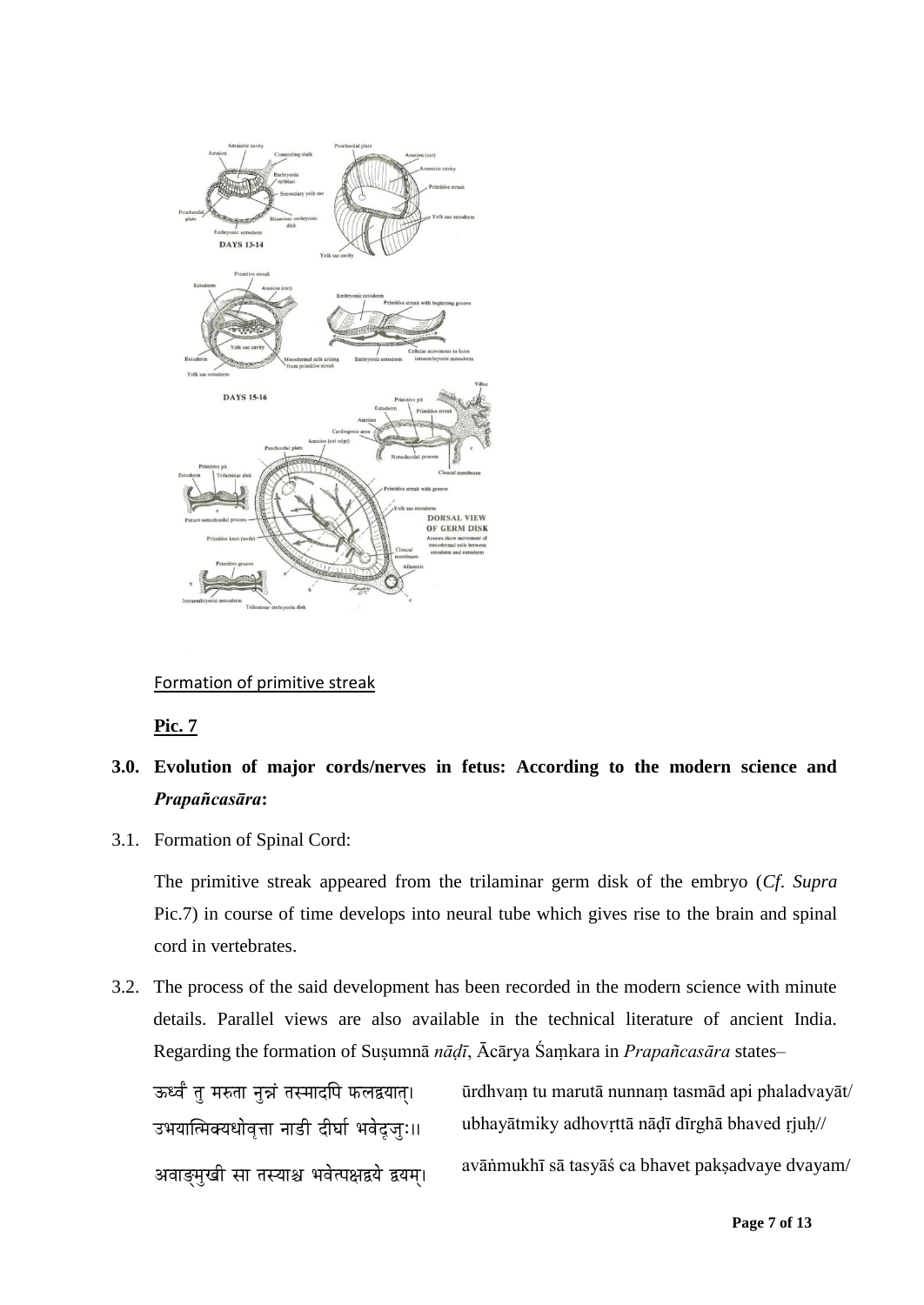नाडुयोस्तत्संधिबन्धाः स्युः सप्तान्या नाडुयो  $\overline{H}$ ताः।। ततो या प्रथमा नाडी सा सषम्नेति कथ्यते। या वामेडेति सा ज़ेया दक्षिणा पिङगला स्मता। (प्र.सा. १/७९-८१)

nāḍyos tatsaṃbandhāḥ syuḥ saptānyā nāḍyo matāḥ// tato sā prathamā nādī sā susumneti kathyate/ yā vāmeḍeti sā jñeyā dakṣiṇā piṅgalā smṛtā// (PS 1/79-81)

- According to Śaṃkara by the stimulation of Marut/ Vāyu right at the top of the uterus a straight long *nādī* (cord/ nerve) called Susumnā is produced, which is attached to both the maternal and paternal genetic material. The direction of extension of Suṣumnā is stated in the *Prapañcasāra* to be downward perhaps from the perspective of the position of the baby in the mother"s womb. The cranium of the baby normally faces downward of the mother"s womb and the caudal portion of it is attached to the upper portion of the embryo.
- Besides the central *nāḍī* Suṣumnā about 3,50,000 other nerves, veins and arteries with branches and sub-branches are assumed to be spread all over the body from that central cord having five regions<sup>4</sup>. Amazingly, modern science also demonstrates five regions of the spinal column.



Five regions of spinal column

### **Pic. 8**

 Apart from Suṣumnā, *Prapañcasāra* echoing the Yoga and Tantra tradition asserts the existence of two other main *nāḍī*s namely Īḍā and Piṅgalā. Īḍā, in those literary works is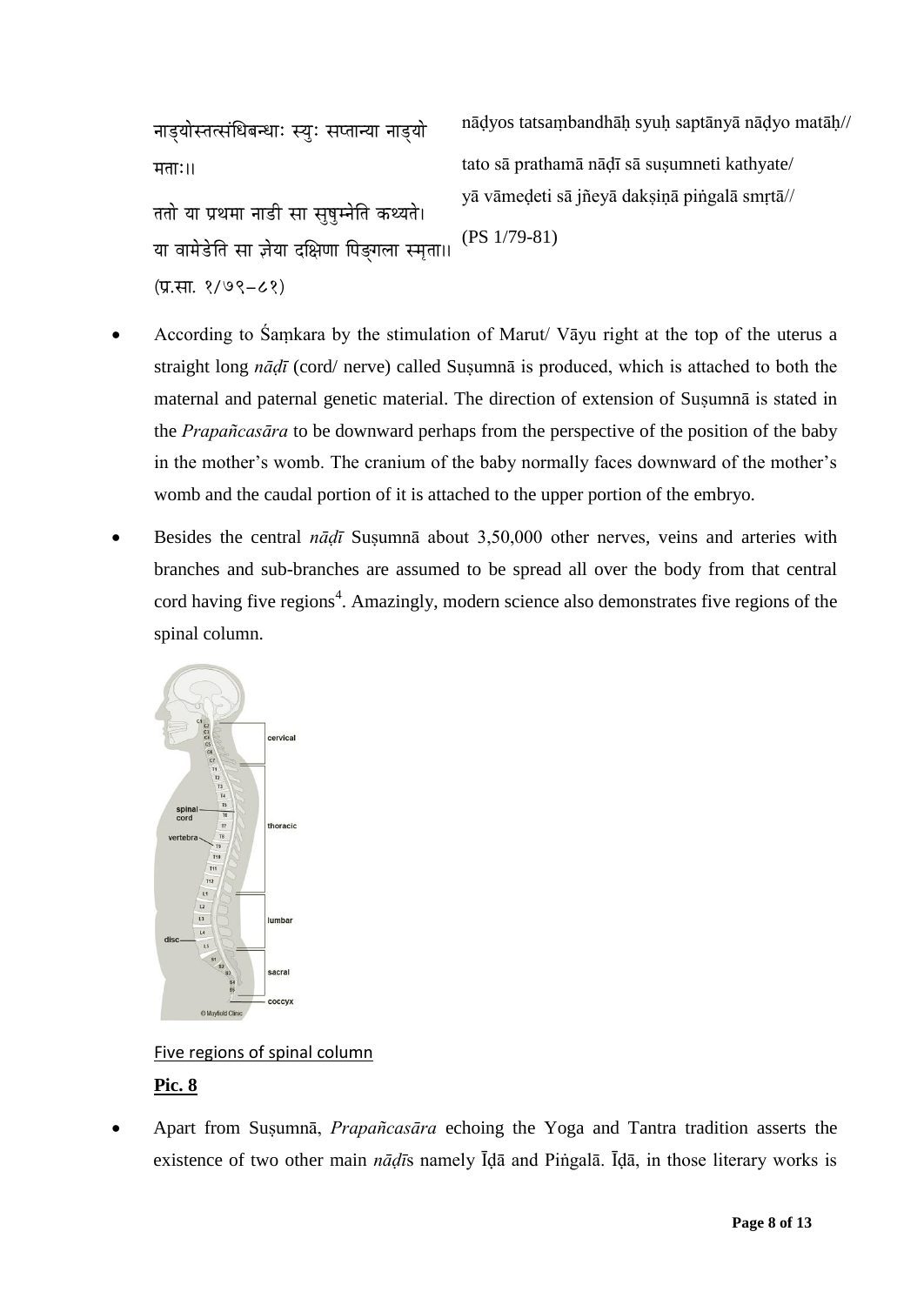said to be connected with the left scrotum, encircles Suṣumnā, passes by the right kidney, goes to the heart and then passing by the left shoulder proceeds to the right nostril. Piṅgalā originating from the right scrotum goes in a similar way to the left nostril<sup>5</sup>.



Three primary *nāḍī*s

### **Pic. 9**

 It is noteworthy that the concept of Suṣumnā*,* Īḍā and Piṅgalā has been depicted in the logo of All India Institute of Medical Sciences (AIIMS) and other premier medical organizations of India.



- Many other *dhamanī*s namely Gāndhārī, Hastijihvā etcetera are said to be ramified all over the body $6$ .
- Thus Śaṃkara has identified three primary neural channels, namely Suṣumnā*,* Īḍā and Piṅgalā*,* among the existing 3,50,000 other channels. In conformity with the scriptural tradition he has termed these channels *nāḍī*s. The word *nāḍī*, which means tubule, refers to the communicational pathway of impulses from one point to the other in human body. These impulses not only refer to the gross nerve currents throughout the body, but also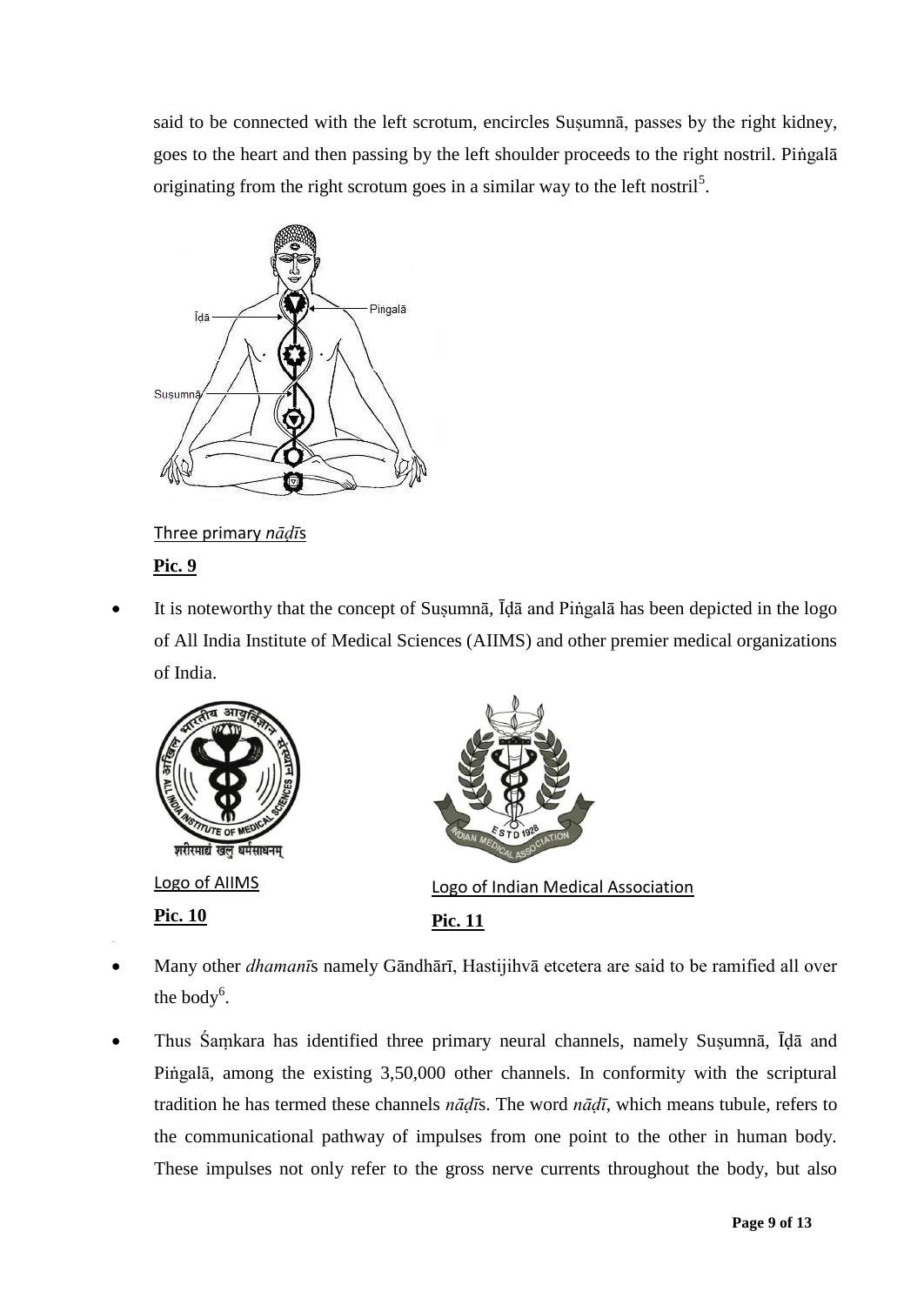indicate the subtle flow of energy from one point to the other. The Suṣumnā, Īḍā and Piṅgalā are the primary *nāḍī*s which are related to the flow of impulses connected with the Central Nervous System (CNS). The CNS includes the brain and the spinal cord. According to the Biological sciences, the CNS is the Central Processing Unit of human body and it functions through receiving and transmission of impulses. The afferent impulse (towards the brain) coming from every point of the body is processed in the brain. The efferent impulses (away from the brain) move to every point of the body from the brain through other defined path ways. The spinal cord is so designed that it provides the necessary mechanisms to allow this two-way communication. The Suṣumnā in the ancient texts represents the spinal column which is associated with flow of the afferent (positive) and efferent (negative) nerve currents through it. The pathways of these afferent and efferent impulses are characterized by *I*da and Pingala respectively.<sup>7</sup> The description of *Ida* and Piṅgalā as given by Śaṃkara perhaps suggests these two *nāḍī*s connect all the organs of the body to the CNS.

3.3. Development of Umbilical cord:

Modern science knows that at 5 weeks the placenta and Umbilical Cord develop. Placenta is the tissue that connects the sac around the unborn baby to the mother"s uterus. Umbilical Cord is the tube that connects the baby to the placenta. It brings the baby nourishment and oxygen from the mother"s blood and takes away waster products.



### Umbilical Cord

**Pic. 12**

3.4. While stating about several *nāḍī*s, *Prapañcasāra* also mentions about the umbilical cord which is supposed to bring the baby all the nourishments from the mother's body.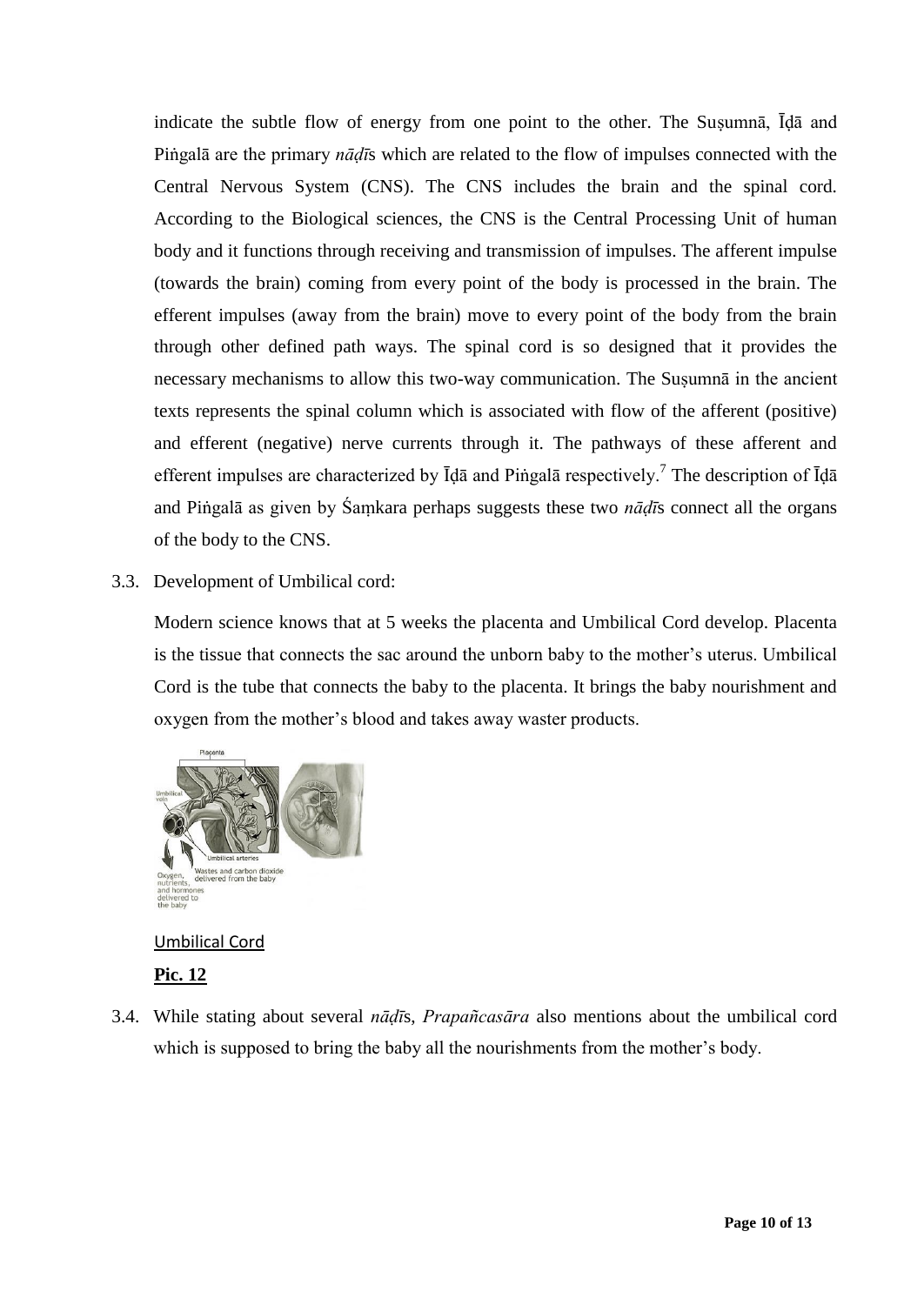$\dots$ काचिन्नाडी बहिर्वक्त्रा या मातुर्हृदि बध्यते।। यथा तत्पृष्टिमाप्नोति केदार इव कुल्यया। मातराहाररसजैर्धातभिः पष्यते ऋमात॥ (प्र.सा.  $8/C$ ५गघ $-C$ ६)

…kācin nāḍī bahir vaktrā yā mātur hṛdi badhyate//

yathā tat pustim āpnoti kedāra iva kulyayā/ mātur āhārarasajair dhātubhih pusyate kramāt// (PS 1/85cd-86)

### **4.0. Commencement of life in fetus:**

- 4.1. The question of when human life begins is one of considerable ethical, legal, and political importance, particularly for public policy debates over abortion and embryonic stem cell research. The scientific evidence supports the conclusion that a zygote is a human organism and that the life of a new human being commences at a scientifically well defined "moment of conception." But yet fertilization itself even in modern science is surprisingly difficult to  $define<sup>8</sup>$
- 4.2. According to scientists and doctors by the fifth week of the gestation period, the heart starts beating and divides into chambers. Though the beating of the heart is often considered as the infusion of life into the fetus, neither science nor Vedānta tradition accepts such a view. In the scientific perspective, life is a continuous process and the living cell is the basic unit of life. Fertilization is only a landmark which marks the formation of a genetically distinct organism exhibiting the signs of life. However, the beating of the heart in the embryo, detected through non-invasive medical instrumentation, is simply a confirmation of the healthy development of the embryo exhibiting the signs of life.
- 4.3. As Indian and especially the vedāntic philosophical tradition believes in the omnipresent existence of consciousness it never speaks of the commencement of life, rather it states that as the embryo goes on increasing, the same as a part (*kalā*) of Supreme Light (*paraṃ-jyoti*) manifests the life-force and thus attains the state of a conscious living being (*kṣetrajñatā*). Consequently, the germ comes to be regarded as a living being (*jantu*).

क्रमवृद्धौ परंज्योतिष्कला क्षेत्रज्ञतामियात्। सक्षेत्रज्ञं मलं तत्त सभृतं सगणं पनः॥ सदोषं दुष्यसंपन्नं जन्तुरित्यभि धीयते। (प्र.सा. १/८७-८८कख)

kramavṛddhau paraṃjyotiṣkalā kṣetrajñatām iyāt/ saksetrajñam malam tat tu sabhūtam sagunam punal sadoṣaṃ duṣyasaṃpannaṃ jantur ity abhi dhīyate/ (PS 1/87-88ab)

**5.0. Conclusion:**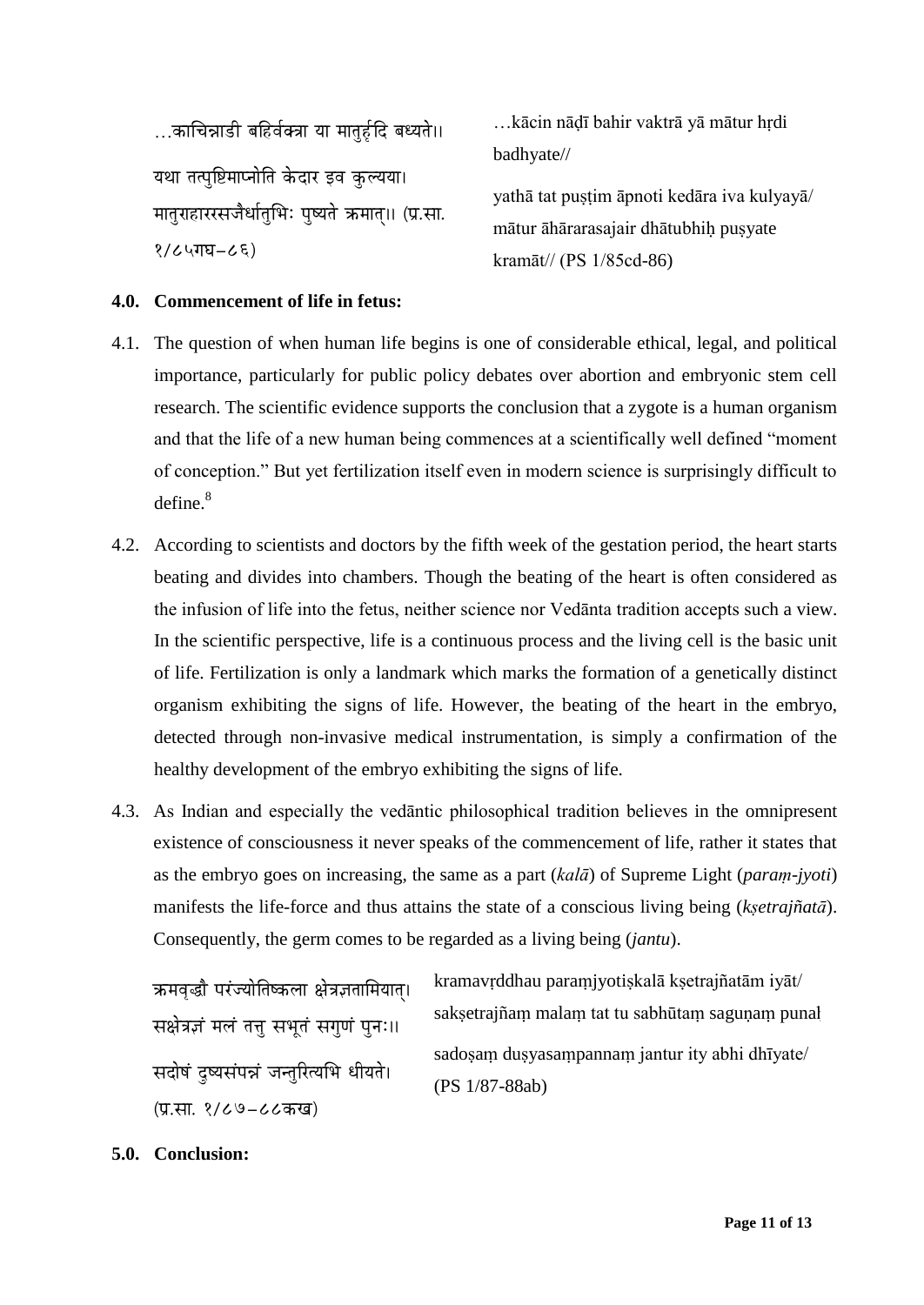5.1. Tantra as science mainly concentrates on method, technique and experience instead of theorizing like philosophers. It is existential and experiential.

Ācārya Śaṃkara is recognized mainly as the champion of the Advaita Vedānta philosophy. But *Prapañcasāra*, one of the most authentic texts of Tantra, explores tantric Śaṃkara instead of philosopher Śaṃkara. In this text we see Śaṃkara primarily and apparently to ponder on the existential knowledge regarding the phenomenal universe. The present paper is a humble attempt to draw mere an outline of his observation regarding the human embryogenesis, which covers a tiny part of *Prapañcasāra*. Although, the text seems to concentrate on several issues related to a human life, the string which is constant throughout the text is the oneness of the Supreme Soul. Śaṃkara here elevates the reader from the domain of scientific and existential observations to that of philosophical revelation of sole Consciousness.

5.2. Advaita Vedānta philosophy although declares the material world to be "false" never retreats to make out the causes behind the manifestation of worldly lives. Since time immemorial scientists have been aspiring to solve the riddle of life and its nature. But "life" is yet an unsolved puzzle. Śaṃkara"s exposition in *Prapañcasāra* contains the germ of novel thoughts regarding the real nature of life. The paper substantiates that a thorough study of this treatise may shed some new light on the scientific understanding of life.

\*\*\*\*\*\*\*\*\*\*

## Reference:

<u>.</u>

- <sup>3</sup> *Cf*. https://en.wikipedia.org/wiki/Primitive\_streak
- $^4$  मध्यस्थायाः सुषुम्नायाः पर्वपञ्चकसंभवाः॥ शाखोपशाखतां प्राप्ताः सिरालक्षत्रयात्परम्/ (प्र.सा. १/८९गघ–९०कख) [madhyasthāyāḥ suṣumnāyāḥ parvapañcakasaṃbhavāḥ// śākhopaśākhatāṃ prāptāḥ sirālakṣatrayāt param/ (PS 1/89cd-90ab)]
- $^5$  या वाममुष्कसंबन्धा सा श्लिष्यन्ती सुषुम्नया। दक्षिणवृक्कमाश्रित्य धनुर्वक्रा हृदि स्थिता।। वामांसजत्र्वनरगा दक्षिणां नासिकामियात्। तथा दक्षिणमुष्कोत्था नाडी वामरन्ध्रगा।। (प्र.सा. १/८२-८३) [yā vāmamuṣkasaṃbandhā sā śliṣyantī susumnayā/ daksinavrkkam āśritya dhanur vakrā hrdi sthitā// vāmāmsajatrvantaragā daksinām iyāt/ tathā dakṣiṇamuṣkotthā nāḍī vāmarandhragā// (PS 1/82-83)]

<sup>7</sup> *Cf*. Swami Vivekananda. "The Psychic Prana" in *The Complete Works of Swami Vivekananda*, Vol. 1, pp. 178- 180.

<sup>&</sup>lt;sup>1</sup> *Cf.* http://www.msdmanuals.com/home/womenshealthissues/normalpregnancy/stagesofdevelopmentofthefetus

<sup>2</sup> *Cf*. https://en.wikipedia.org/wiki/Human\_embryogenesis

<sup>6</sup> *Cf*. PS 1/84-85.

<sup>8</sup> *Cf*. Maureen L. Condic. *When Does Human Life Begin? A Scientific Perspective*, p. 1.